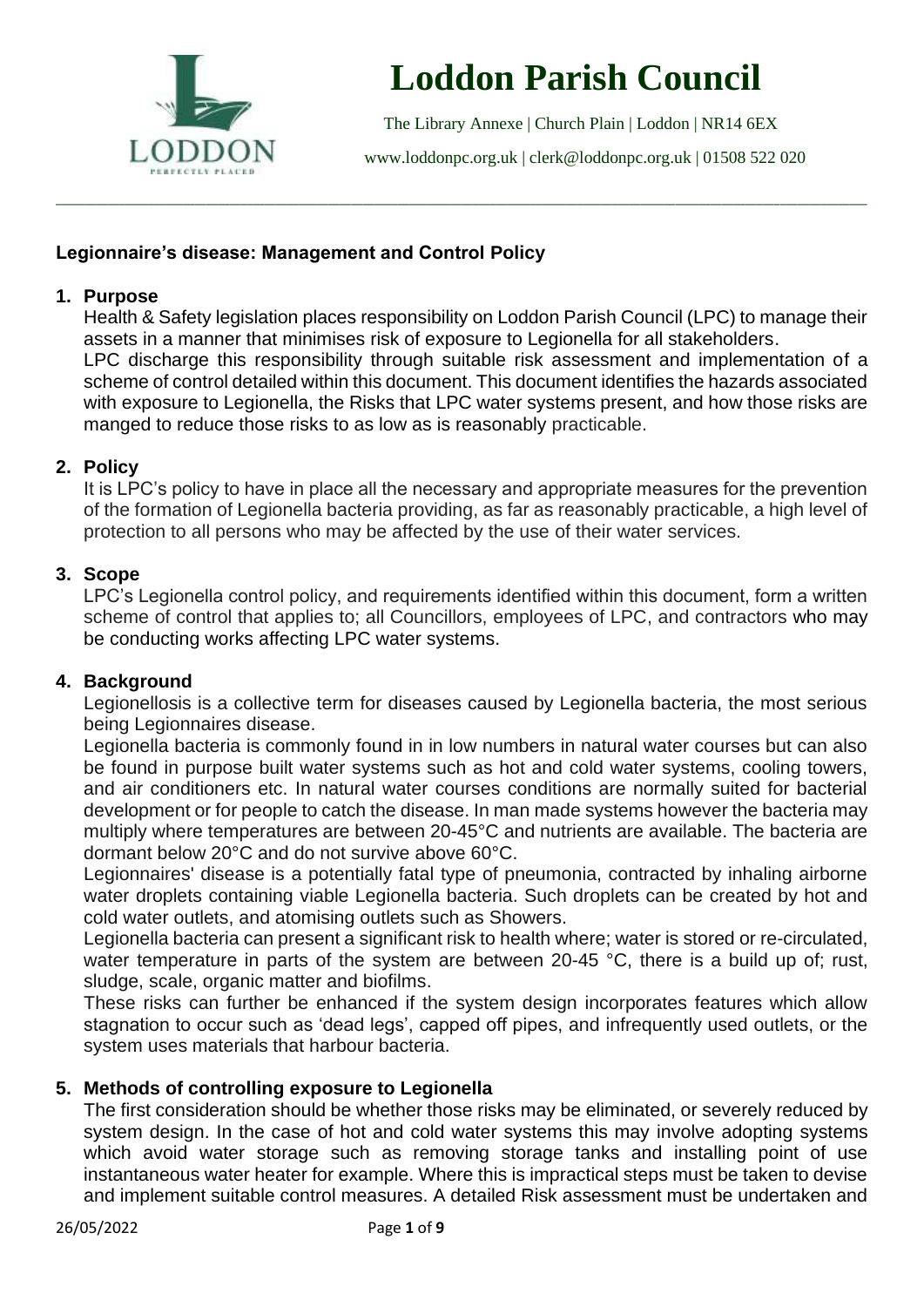the necessary control measures identified should be documented in a written scheme of control, tailored to the specific systems covered by the risk assessment. This document forms that scheme. The measures identified in this document must be rigorously implemented and the system must be regularly monitored in order to assess its effectiveness.

#### **6. Applicable Legislation and Guidance**

#### **6.1.Health & Safety at Work act 1974**

The Health and Safety at Work Act places the Council under a general legal obligation to ensure the health, safety, and welfare, of employees, users of their facilities, and other stakeholders, as far as is reasonably practical.

#### **6.2.Control of Substances Hazardous to Health 2002 (COSHH)**

Requires the Council to control exposure to hazardous substances, including Legionella, and where prevention or substitution is not reasonably practical, to implement control measures, and provide information and training to employees.

**6.3.Reporting of Injuries, Diseases and Dangerous Occurrences Regulations 2013 (RIDDOR)**

Mandates reporting to Health & Safety Executive (HSE) cases of Legionella where a doctor notifies LPC and the water systems within their scope of control are likely to be a source.

#### **6.4.Approved Code of Practice (ACOP) L8, The control of Legionella bacteria in water systems**

A code of practice approved by the HSE which gives practical advice on how to comply with the law. The Code has special legal status and being seen to be following the Code is likely to be recognised by the Courts that LPC are doing enough to comply with the law.

#### **6.5.HSG274 Pt2 The control of Legionella bacteria in hot and cold water systems**

Technical guidance for Duty holders and those in control of premises to help them comply with their legal duties. It gives guidance on assessing and controlling Legionella risks.

#### **7. Roles and responsibilities**

Inadequate management, lack of training and poor communication can be contributory factors in outbreaks of Legionnaires' disease. It is important that people involved in assessing risk and applying precautions are competent, trained and aware of their responsibilities. LPC staff will be properly trained and competent to carry out the appropriate measures, the Clerk shall identify training needs and the LPC shall facilitate such training as is necessary.

#### **7.1.The Duty Holder**

The Duty holder is the owner, occupier, employer or other person or body ultimately Legally accountability for compliance with legislative requirements as defined in "Legionnaires Disease: the Control of Legionella Bacteria in Water Systems" (L8). LPC is the 'Duty Holder' with respect to the safe operation of Council facilities and has ultimate responsibility for ensuring that obligations under current legislation are met. LPC will ensure adequate funding and systems are in place to enable all reasonably practicable steps are taken to protect all stakeholders from exposure to legionella bacteria in their water systems.

The LPC have appointed a Responsible person to take day-to-day responsibility for controlling risks from legionella bacteria.

## **7.2.Responsible Person**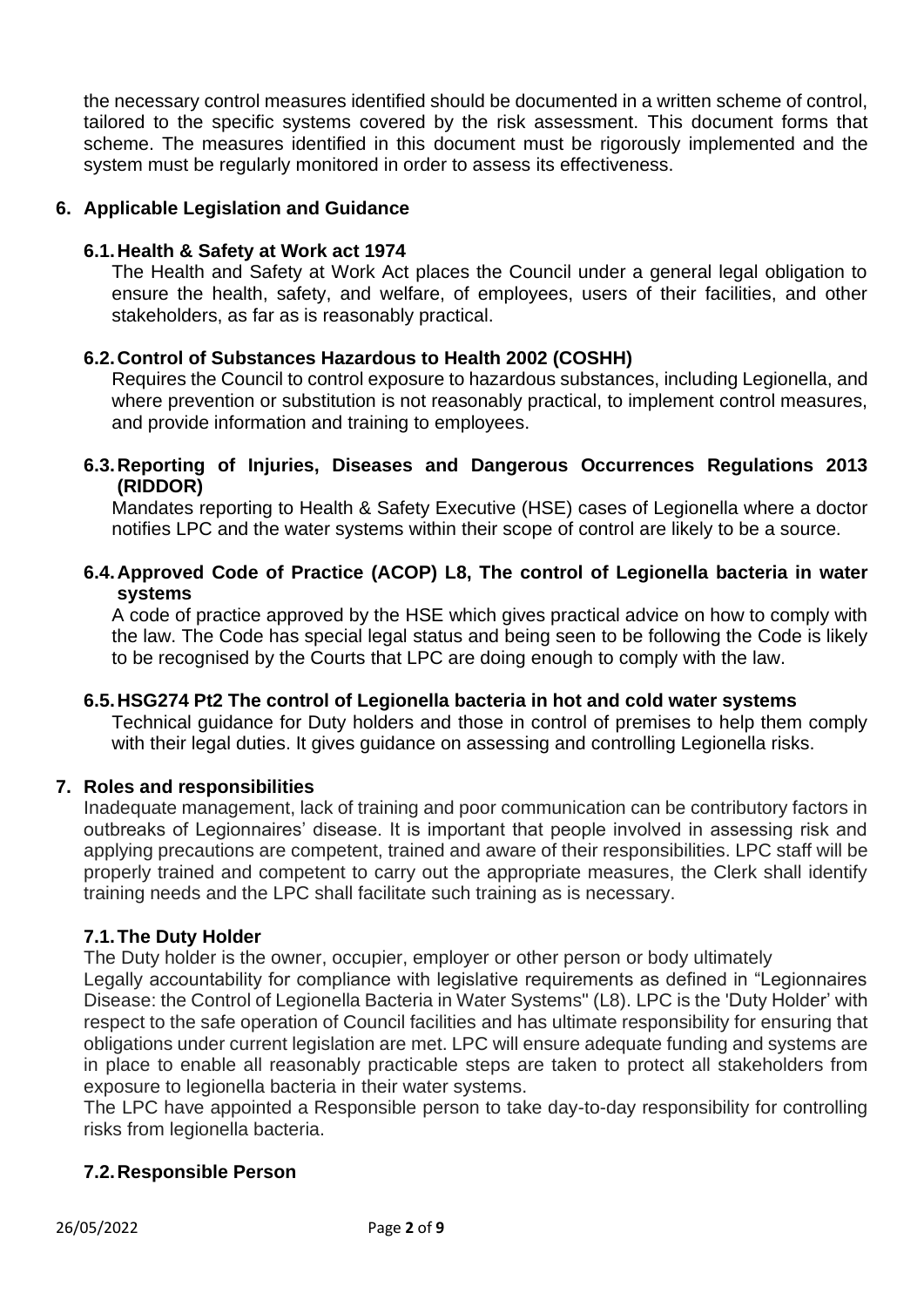The Responsible person is managerially responsible for the legionella management system. The nominated person must be a manager and have sufficient authority to ensure that all operational procedures are carried out in an effective and timely manner. The responsible person must also possess a sound understanding of the control of legionella through appropriate training. The LPC have identified the Clerk to the Council as the Responsible person.

The Clerk shall ensure:

- Overall compliance with the written scheme
- That building water system schematics are updated after any significant changes.
- Risk assessments are carried out regularly and in accordance with industry guidance and legislation. or following any significant event or change.
- Staff are competent to carry out aspects of control which they have been assigned.
- Identify the need for, and Contract with suitably qualified specialists as and when required. (conduct of the Legionella Risk assessment is an example of where this is required)
- Take reasonable steps to ensure contractors are competent

#### **7.3.Competent person**

It is recognised that the Responsible person cannot be an expert on all matters and must be supported by competent staff and contracted specialists.

The Responsible person shall nominate a suitably experienced, knowledgeable, and trained member of staff as a Competent person. In this instance that Competent person shall be the Parish Warden.

The Parish Warden shall be responsible for; routine Inspection, testing, and record keeping, as detailed in the scheme of control, and ensure that any shortcomings are brought to the immediate attention of the Clerk.



## **7.4.Organisation**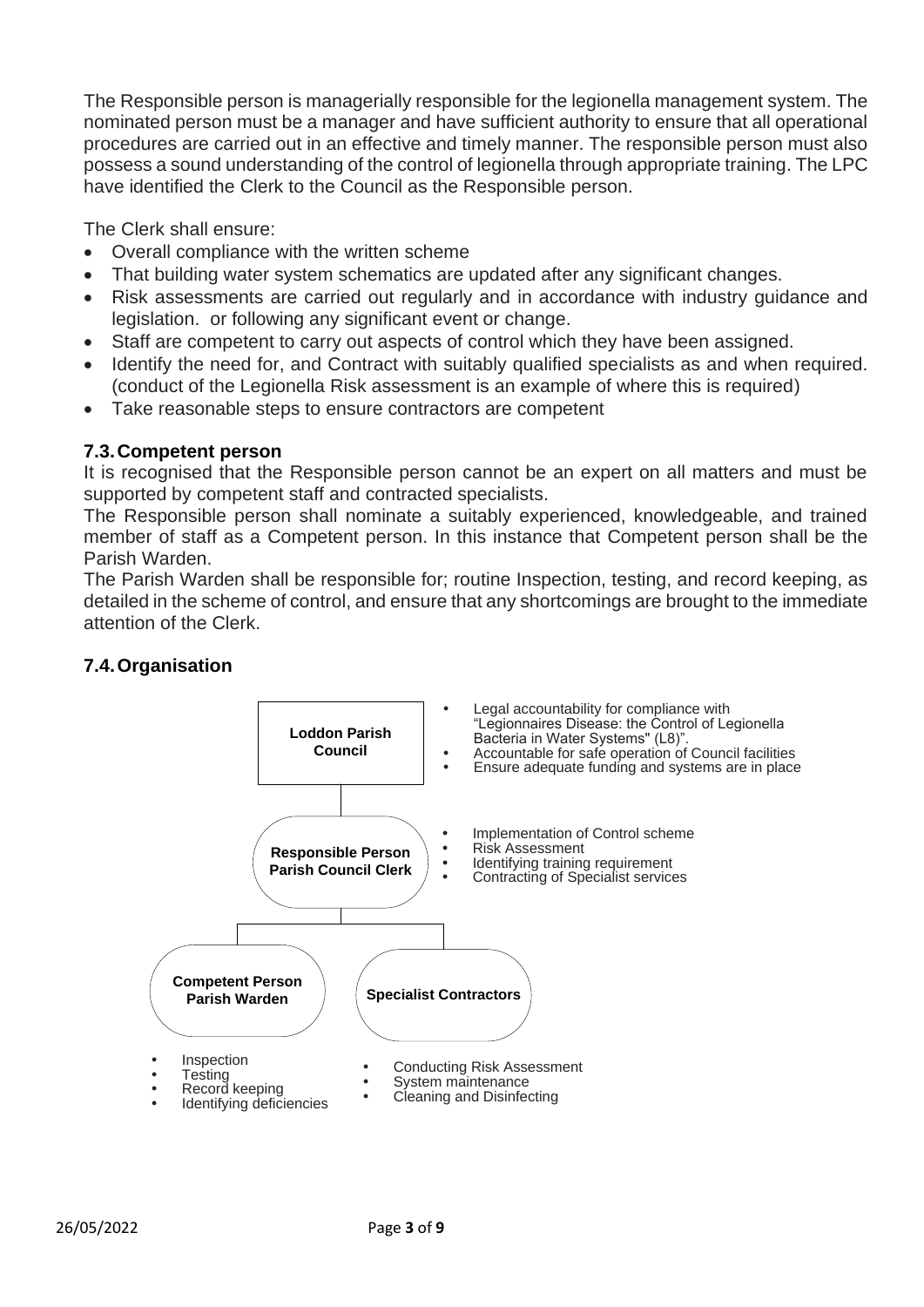## **8. Risk Assessment**

Carrying out a legionella risk assessment and ensuring it is up to date is required under health and safety law and is key to managing the risk of exposure to legionella bacteria. The Responsible person will commission a formal Legionella risk assessment which will assess if:

- Water is stored or re-circulated in the system
- The water temperature in some parts of the system may be between 20–45 °C
- There are deposits that support bacterial growth such as rust, sludge, scale, organic matter and biofilms
- It is possible for water droplets to be produced and, if so, whether they can be dispersed
- It is likely that any LPC stakeholders could be exposed to contaminated water droplets

The Risk assessment will include a site survey of all the water systems and consider other health and safety aspects of undertaking such investigations.

A specialist contractor will be engaged to conduct the detailed risk assessment in line with HSG274 Appendix 2.1, deliver a report, and make recommendations for achievement of full compliance and adoption of best practice.

#### **9. Management and Control Scheme**

The Legionella management and control scheme adopted by LPC is informed by the Risk assessment and subsequent report, and includes the following measures:

#### **9.1.Temperature control**

Cold water systems are to be maintained below 20 °C. Hot water is to be stored at least at 60 °C and distributed so that it reaches a temperature of 50 °C within one minute at the outlets.

There is a risk of scalding where water comes out of taps above 44°C. For most people the scalding risk is minimal where water is delivered up to 50°C and a hot water warning notice is sufficient and recommended in the Risk report. Although for most people, the risk of scalding at this temperature is low the Duty holder should take account of susceptible 'at risk' people including young children, people who are disabled or elderly and to those with sensory loss who may be using Council facilities and for whom the risk is greater. In these cases the fitting of thermostatic mixing valve (TMV) Type 3 may be required to prevent water being discharged at more than 44°C. This measure has been implemented within the Staithe Public convenience water system.

#### **9.2.Flushing**

Measures are to be taken to encourage the regular movement of water to manage the risk from legionella in particular by regularly drawing water from little used parts of the system.

#### **9.3.Cleaning**

Periodic cleaning and descaling regimes will be implemented to ensure the cleanliness is maintained, as legionella bacteria are more likely to grow in a system fouled with deposits.

#### **9.4.Water systems schematics**

The formal risk assessment identified two water systems within LPC control that present a Legionella risk; The Hot and Cold water system at the Library Annex building on Church Plain Loddon, and the hot and cold water system within the Public conveniences at Loddon Staithe. The system at the Library Annex being a Combination boiler hot water system, and the Staithe system being a Pressurised hot water system, as defined in technical guidance HSG274 Pt2.In both instances these systems are described as Non-recycling.

To inform the implementation strategy and facilitate an understanding of these systems schematic drawings have been produced, copies are contained in the Annex to this document. These schematics are simplified but accurate illustrations of the Library Annex and Staithe water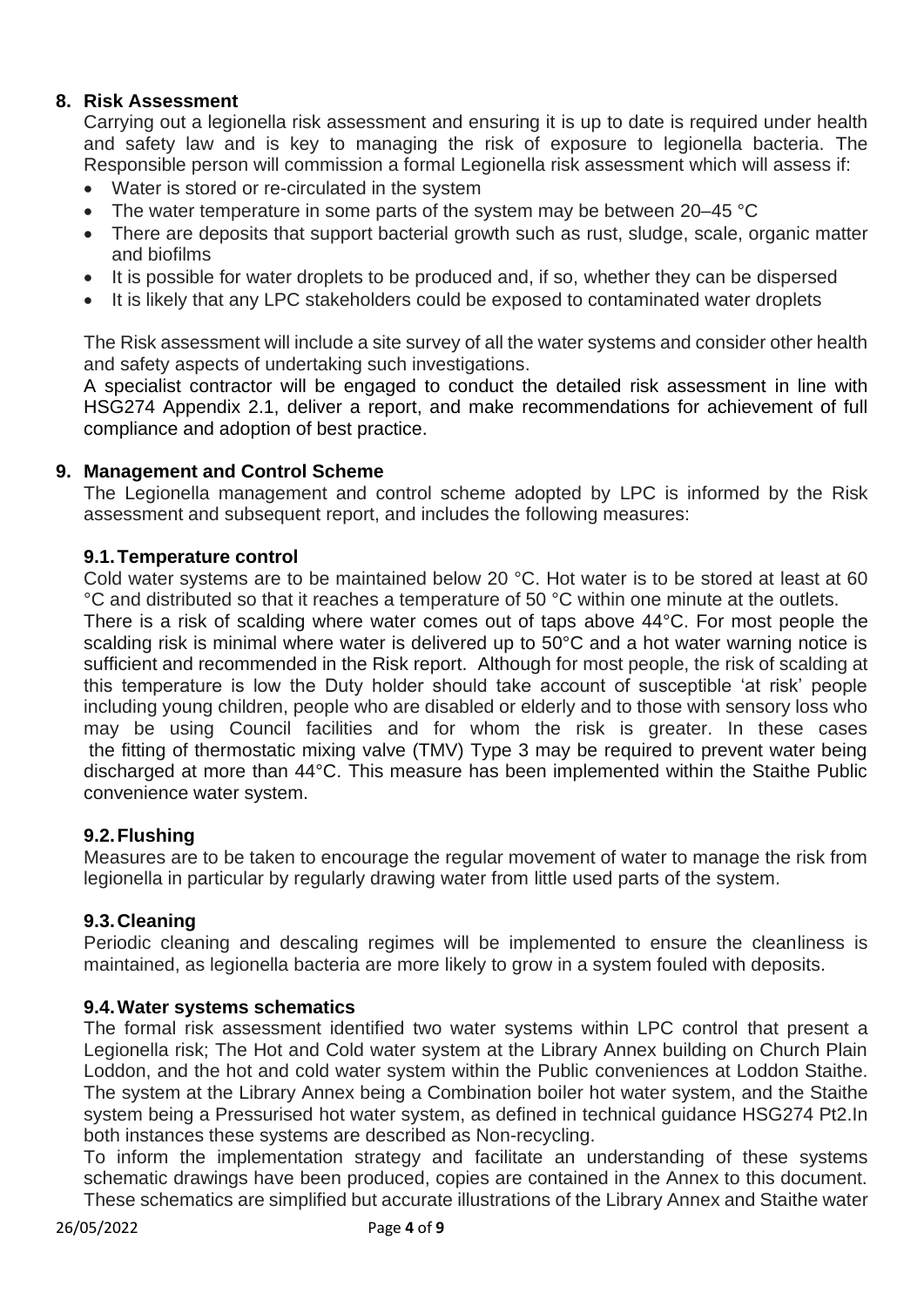systems. They are important tools as it allows any person who is not familiar with the system to understand their layout without any specialised training or experience.

## **9.5.Normal operation and inspection of systems**

Informed by output from risk assessment and HSE guidance published in HSG 274 Pt2 LPC's scheme of control is summarised in the table below:

| <b>Service</b>            | <b>Action to take</b>                            | <b>Frequency</b> |
|---------------------------|--------------------------------------------------|------------------|
| <b>Calorifiers</b>        | Where possible, inspect internally and clean by  | Annually         |
| (Staithe Toilets)         | draining. Where not possible to inspect          |                  |
|                           | internally, purge any debris to a suitable drain |                  |
|                           | and inspect for clarity and presence of debris.  |                  |
|                           | Check flow temperature is at 60 °C or greater    | <b>Monthly</b>   |
| <b>Hot Water services</b> | Take temperatures at Sentinel points (nearest    | <b>Monthly</b>   |
|                           | outlet, furthest outlet, and long branches to    |                  |
|                           | outlets) to confirm they are at a minimum of 50  |                  |
|                           | °C within one minute.                            |                  |
| Combination<br>water      | Inspect the integral cold water tank. Clean and  | Annually         |
| heaters (Library Annex)   | disinfect as necessary.                          |                  |
|                           | Check temperature at an outlet to confirm heater | <b>Monthly</b>   |
|                           | operates at 50-60 °C                             |                  |
| Cold water services       | Check temperatures at Sentinel taps. These       | <b>Monthly</b>   |
|                           | outlets should be below 20 °C within 2 minutes   |                  |
|                           |                                                  |                  |
|                           | Check thermal insulation is intact.              | Annually         |
| <b>Showers</b>            | Dismantle, clean and descale removable parts,    | Quarterly        |
|                           | heads, inserts and hoses.                        |                  |
| Infrequently used outlets | Flush outlet until temperature stabilises and    | Weekly           |
| (Service taps etc.)       | purge to drain.                                  |                  |
| Mixer<br>Thermostatic     | Check, clean, and recalibrate in accordance with | Annually         |
| Valves (TMV's)            | manufacturer's instructions                      |                  |
| <b>Expansion vessels</b>  | Purge to drain. Change bladders in accordance    | Six monthly      |
|                           | with manufacturers guidelines.                   |                  |

## **9.6.Test methods**

Temperature readings shall be taken by the Competent person at a frequency indicated in the table above utilising an electronic temperature probe sourced for this specific purpose. This equipment is to be routinely calibrated to ensure readings can be relied upon. Readings obtained are to be recorded using the Record sheets contained in the Annex to this document.

## **9.7.Flushing operations**

Flushing at Sentinel and infrequently used outlets shall be performed by the Competent person in line with the table above and as identified in the system schematics. This action is to be recorded using the Record sheets contained in the Annex to this document.

## **9.8.Cleaning and disinfecting**

Where necessary, hot and cold water services will be cleaned, flushed and disinfected in the following situations, as specified in BS 8558:

- On completion of a new water installation or refurbishment of a hot and cold water system
- On installation of major new components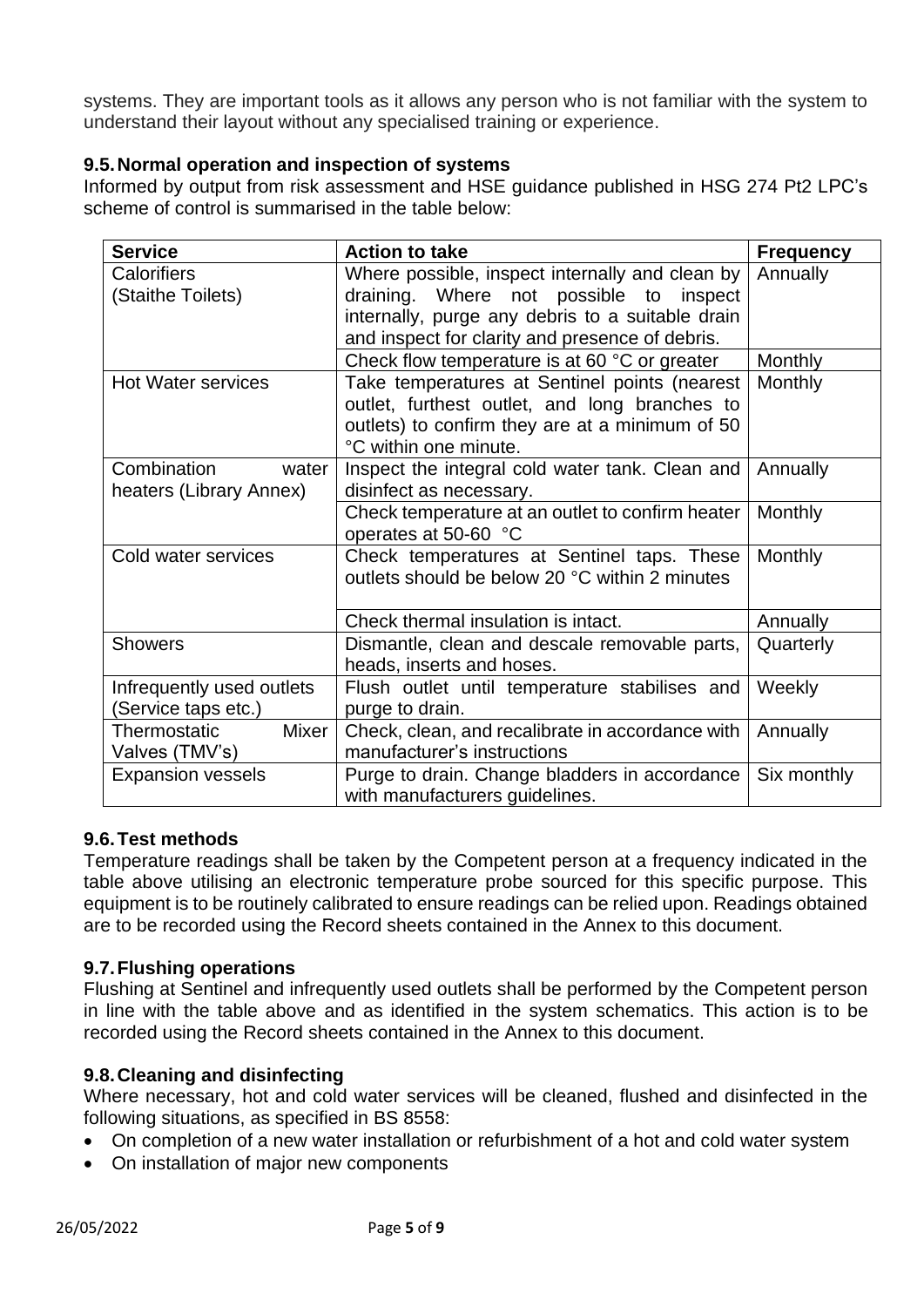- Where the hot and cold water is not used for a prolonged period and has not been flushed as recommended or the control measures have not been effective for a prolonged period
- On routine inspection of the water storage tanks, where there is evidence of significant contamination or stagnation
- If the system or part of it has been substantially altered or entered for maintenance
- Where water sampling results that indicate evidence of microbial contamination
- During, or following an outbreak or suspected outbreak of legionellosis linked to the system

Disinfecting which can take one of two forms:

- Thermal disinfection; raising the hot water temperature to a level at which legionella will not survive and drawing it through to every outlet
- Chemical disinfection; adding an effective agent such as chlorine or chlorine dioxide, drawing it through to every outlet, then closing the outlets and allowing it to remain in contact for a suitable period

An external specialist contractor is to be engaged should this activity be necessary.

#### **9.9.Microbiological testing**

Microbiological monitoring is not usually required unless a problem is indicated. Testing will be carried out where:

- There is doubt about the efficacy of the control regime or it is known that recommended temperatures are not being consistently achieved throughout the system.
- Water systems are suspected or identified in a case or outbreak of legionellosis

Where testing is considered appropriate, sampling should be carried out in accordance with BS 7592. Analysis of water samples are to be performed in UKAS accredited laboratories.

If legionella is found in the water system a review of the control measures and a new risk assessment will be carried out to identify any remedial actions necessary. Retesting is to take place after disinfection and at frequent intervals until a satisfactory level of control is achieved.

#### **9.10. Start up of systems**

Where commissioning, or recommissioning of any of LPC's water systems is required, those systems will be inspected and disinfected in line with guidance contained within HSG274 before their use is permitted. A specialist contractor will be engaged for this purpose.

#### **9.11. Close down of systems**

Should it be necessary to close down any of LPC's water systems, those systems are to be drained and remain so for the duration.

## **9.12. Accidents and Outbreaks**

An outbreak is defined as two or more cases where the illness is closely linked in time and where there is evidence of a common source of infection.

Legionnaire's disease is notifiable under the Health Protection (Notification) Regulations 2010. In the event of an outbreak LPC will put the following control measures in place immediately:

- The relevant system will be shut down until sampling procedures and remedial cleaning or other work has been completed
- Water samples will be taken before any emergency disinfection is undertaken
- Staff health records to check for other undiagnosed cases of illness
- Full co-operation will be provided to the local enforcement agency who may undertake an investigation by providing all Schematics, operational records, statements from key personnel and statements from water treatment consultants and/or contractors.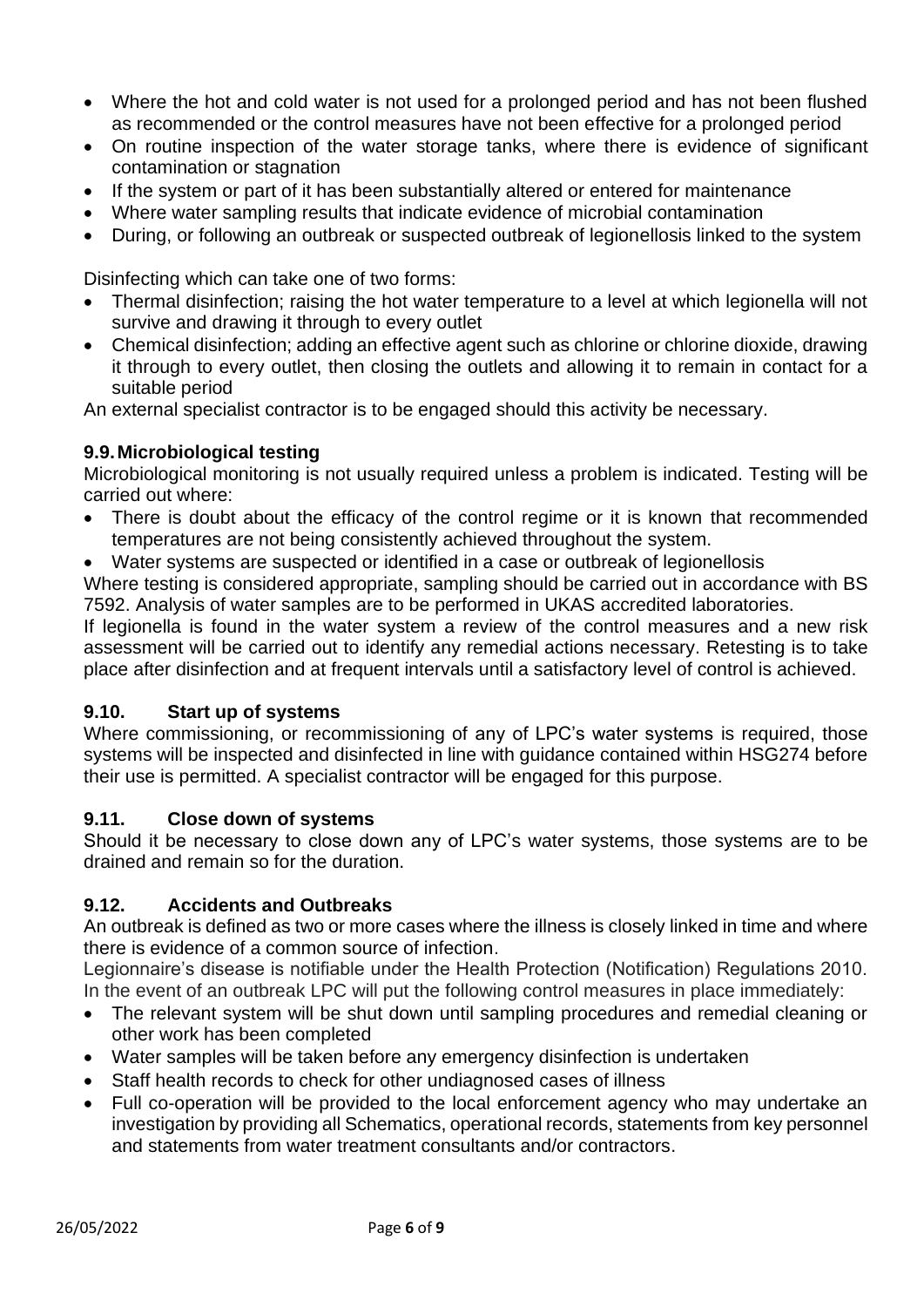## **9.13. COSHH**

The use and requirement to store any chemicals in association with LPC water systems is to be minimised. Where it is unavoidable they are to be stored in a locked area or container and be used strictly in line with manufacturer guidance, with appropriate personal protective equipment, and in line with COSHH regulations.

#### **9.14. Record keeping**

The results of monitoring and Inspection activity are to be recorded. Records are to be retained for at least five years. This shall include; Training records; records of the work of external service providers. These records must contain accurate information about who did the work and when it was carried out. All records should be verified or authenticated by a signature.

#### **9.15. Review activity**

The assessment of risk is an ongoing process and LPC requires the Responsible person to review of the assessment regularly in line with Industry guidance, or if any of the following have occurred:

- A significant change to the water system or its use
- A change to the use of the building where the system is installed
- New Legislation or Guidance becomes available
- The results of checks indicate that control measures are no longer effective
- Changes to key personnel
- A case of legionnaires' disease/legionellosis has arisen associated with the system.

This policy was adopted by Loddon Parish Council at its meeting held on 11 May 2022.

Signed: Dated:

Date for next review: May 2025 (reviewed every three years)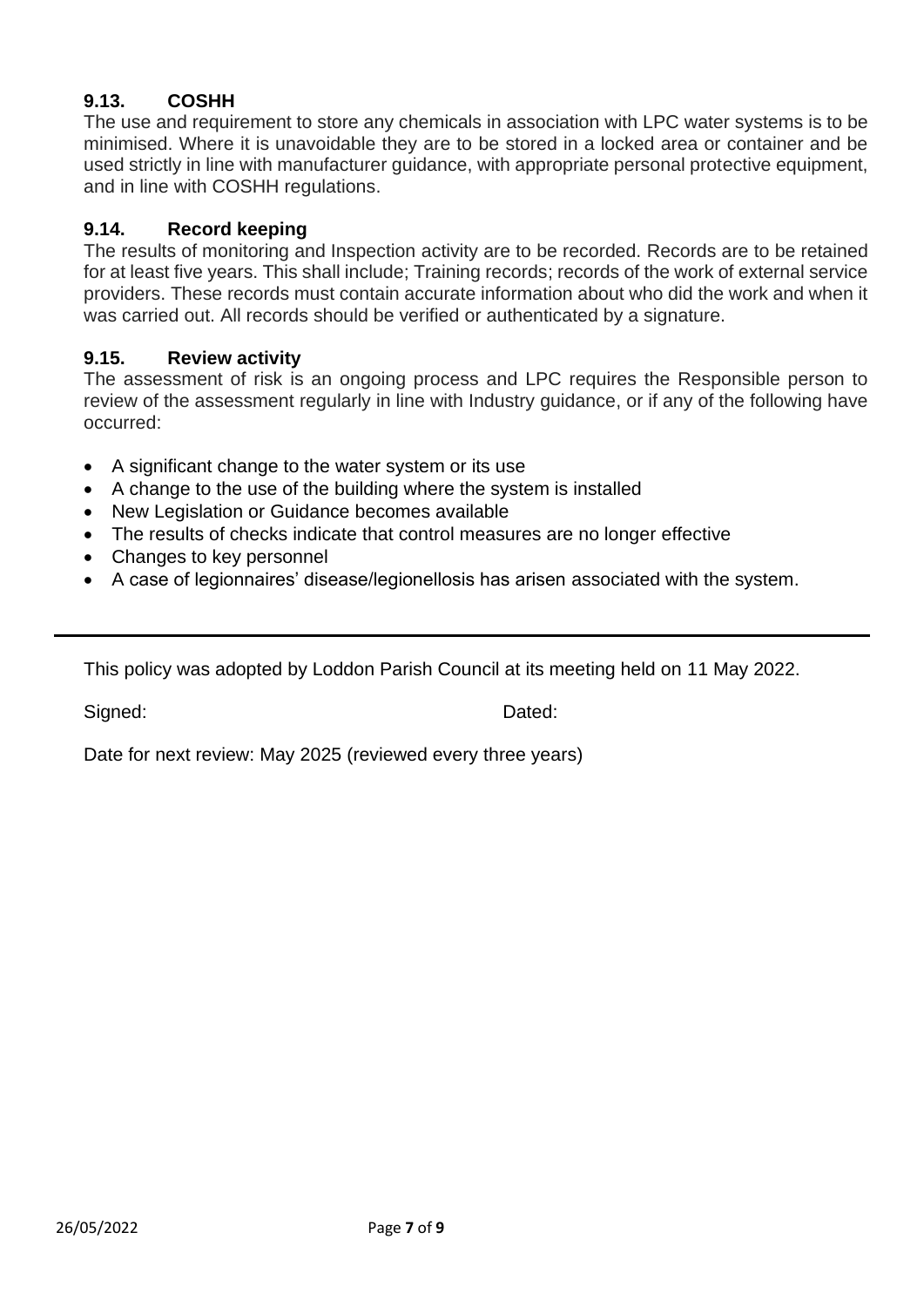## **Legionnaire's disease: Management and Control Policy**

## **Annex:1.1 System schematic: Library Annex**



**Library Annex Hot/Cold water system schematic** Updated 14/4/2022

Sentinel 'Group' number